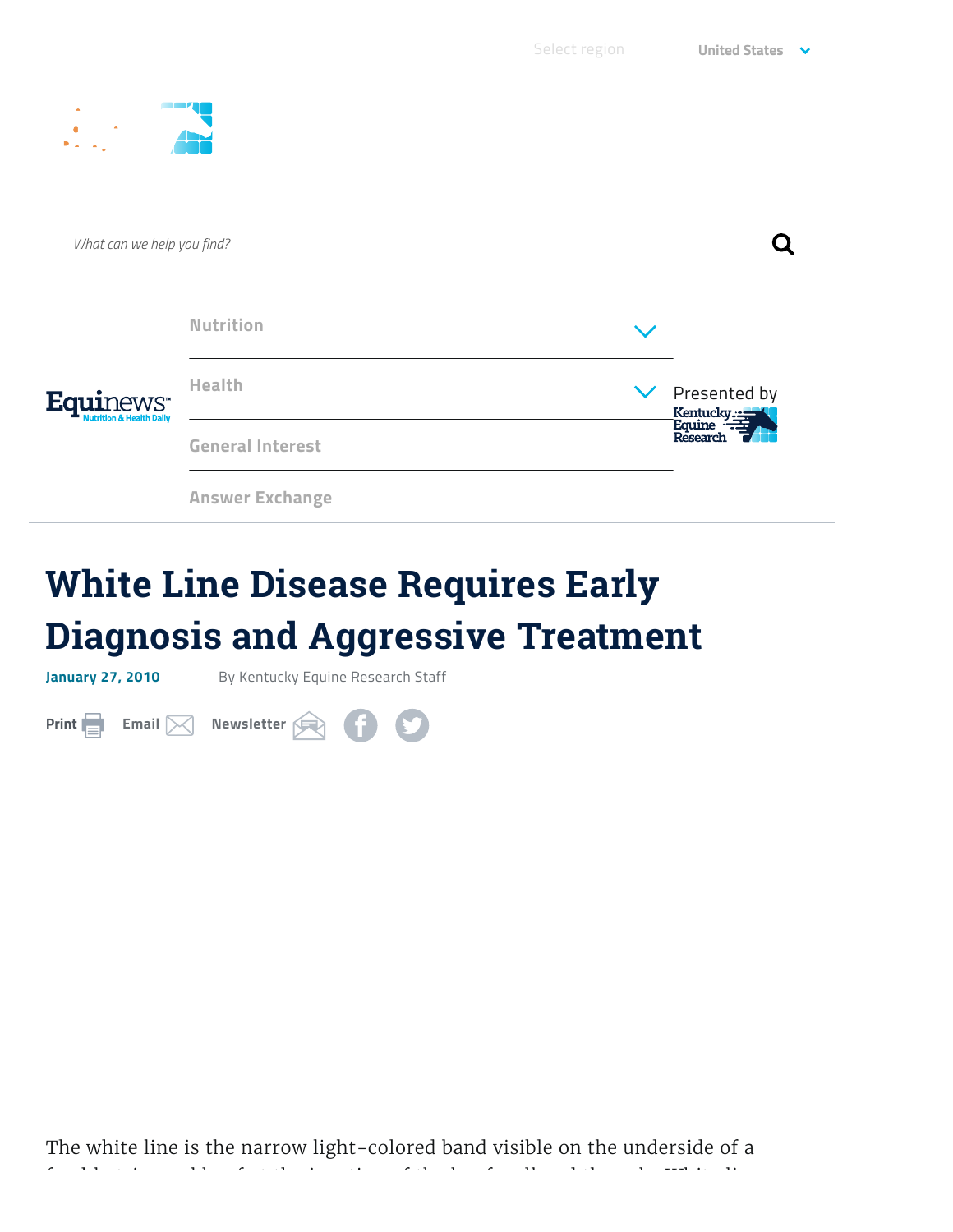freshly trimmed hoof at the junction of the hoof wall and the sole. White line disease, an infection that causes separation of the wall, may be seen first at the white line but actually affects the zone of contact between the hard outer wall and the middle layer of hoof tissue. It occurs most commonly in front feet but can occur in any foot. The old saying, "No foot, no horse" might well have been coined in reference to this serious problem that can lead to months of intensive treatment. In severe cases, lameness may develop. Left untreated, white line disease can result in rotation of the coffin bone due to widespread damage in the supportive structures of the hoof.

White line disease has been recognized for years and has accumulated names such as seedy toe, hollow foot, wall thrush, and stall rot. Despite its long history, the unknown factors exceed what is understood about the condition. It is not clear, for instance, whether the cause is fungal or bacterial, or possibly a combination of both acting separately or together. Anaerobic organisms have been found in affected tissue, but aerobic strains have not been eliminated from consideration. It has been suggested that some type of stress (faulty hoof conformation, flexor deformities, concussion on hard ground, leverage created by overly long toes, or the combination of an overweight horse and small hooves) causes the laminae to tear and bleed. This trauma may provide a growth center for soil-dwelling bacteria or fungi that enter the hoof through cracks or nail holes. Other factors that have been vaguely connected with white line disease are lack of exercise, shoes that are too small, poor stable hygiene, wet pastures or stalls, and inadequate nutrition. For every hypothesis, however, there seem to be cases that do not fit the profile.

White line disease may be diagnosed during a routine trimming when a farrier notices a small area of crumbly or powdery black or gray tissue at the white line. Paring away the damaged horn reveals separation of the hoof layers leading upward from the toe toward the coronary band. Tapping on the hoof wall over the separation produces a hollow sound. Bulges or sunken areas of the hoof are sometimes noticed. The horse is usually not lame at this stage.

Owners will need to consult both a veterinarian and a farrier for help in eliminating white line disease. Treatment usually involves four steps. First, all infected tissue must be removed. This can sometimes be accomplished by reaching into the hollow area with a hoof knife and scraping until healthy tissue is encountered. In more advanced cases, the hoof wall over the affected part is removed. Problems in resolving the condition are often blamed on failure to eliminate every bit of infection. A farrier may need to examine the horse as often as every ten days to cut out areas that show damage.

The second step is application of an antibacterial or antifungal product. Iodine, bleach, hydrogen peroxide, copper sulfate, and a long list of commercial hoof